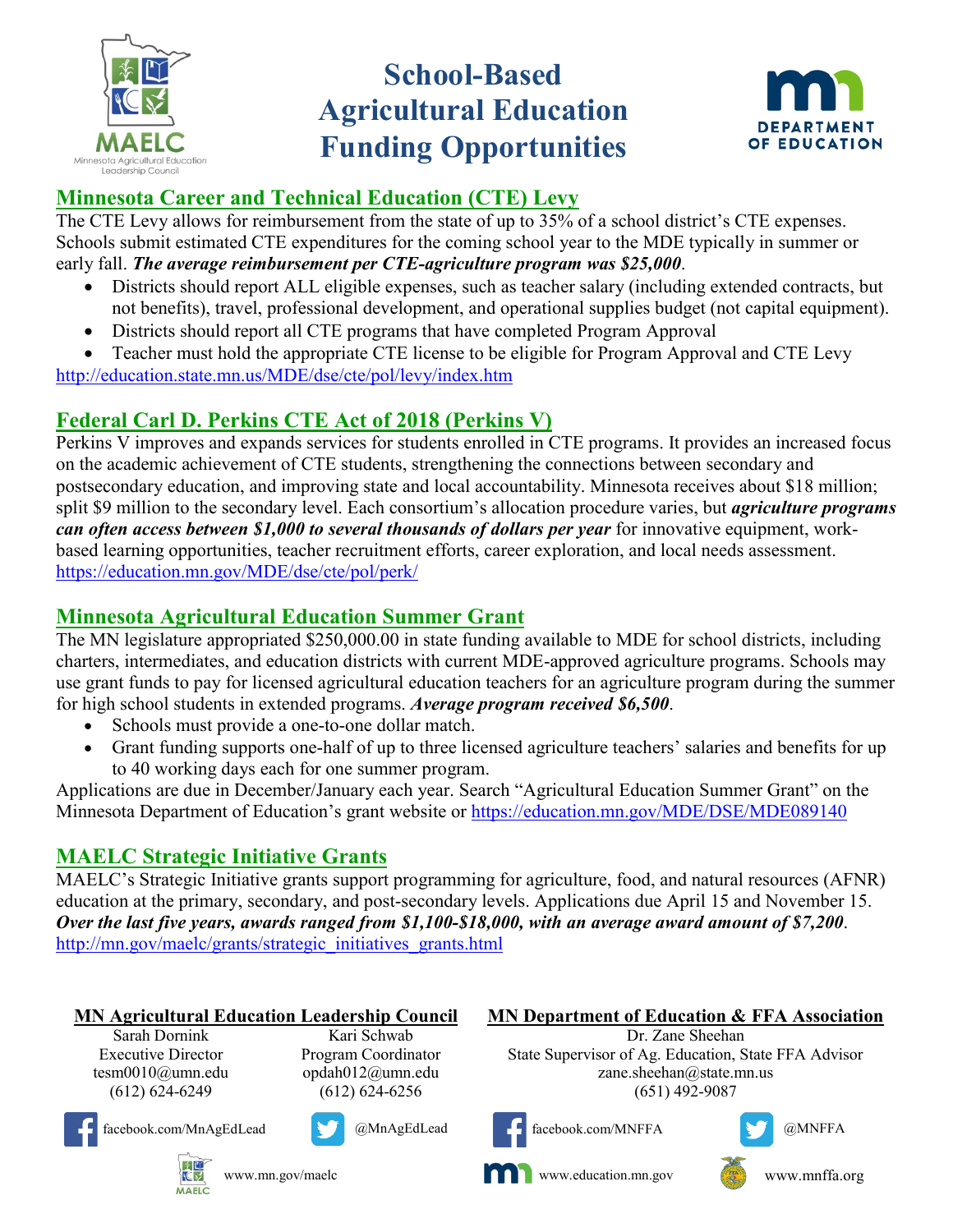#### **Compeer Financial**

Two programs: 1) Ag. Ed. & Classroom Equipment Grant - provides students with access to modern resources to broaden their perspective of the rapidly changing agriculture industry and 2) General Use Grant - Education, environment, technology, or quality of life for agriculture and rural America. Typically, available in April. <https://www.compeer.com/Home/Investing-in-Rural-Communities/Giving-Back>

#### **Curriculum for Agricultural Science Education (CASE)**

Curriculum for Agricultural Science Education (CASE) curricular materials provide an elevated level of educational experiences to students to enhance the rigor and relevance of AFNR subject matter. CASE provides purposeful enhancement of science, mathematics, and English language understanding. Grants available online. [http://www.case4learning.org](http://www.case4learning.org/index.php/professional-development/scholarships-grants)

#### **National FFA Organization**

Grants are available from the National FFA Organization to help support FFA chapters, FFA alumni affiliates, and student supervised agricultural experiences (SAE's). These programs include Living to Serve Grants, Alumni Awards and Grants, and SAE Grants. <https://www.ffa.org/participate/grants-and-scholarships>

#### **Minnesota Department of Agriculture Farm to School Grants**

Grants provide funds to create plans that identify specific equipment, tools, training, or policies needed by school districts and to purchase equipment to allow schools to prepare and serve more Minnesota grown and raised food. Public or private schools or school districts, economic development organizations, non-profit organizations, and educational service cooperatives are all eligible to apply. Typically, due in November. <https://www.mda.state.mn.us/business-dev-loans-grants/agri-farm-school-grants>

#### **Minnesota Agriculture in the Classroom (MAITC) Ag Literacy Grants**

The MAITC Foundation offers Ag Literacy Grants (max of \$500) to K-12 educators to encourage them to bring agriculture and food systems education "to life" by effectively integrating related content into their classroom or school. MAITC aims to fund projects that provide students the opportunity to experience agriculture in a crosscurricular manner. Applications are typically due in November. <https://minnesota.agclassroom.org/grants/literacy.cfm>

#### **CHS/National Agriculture in the Classroom Grant**

CHS offers grants for K-12 teachers implementing an agriculture-related project in their classroom. Several \$500 grants are available for agricultural projects that help instruct students reading, writing, math, science, social studies, and other core subject areas. Applications are typically due in September. <https://agclassroom.org/teacher/grants/>

#### **Minnesota Department of Agriculture AGRI Urban Agriculture Grant**

Encourages urban youth agricultural education and urban agricultural community development within city limits of urban or peri-urban areas. Applications are typically due in January. <http://www.mda.state.mn.us/grants/grants/urbanaggrant.aspx>

### **School Garden Grants**

Several grant opportunities are available for school gardens. Visit the School Gardening in Minnesota website: <https://sites.google.com/view/school-based-garden-f2s/funding>

### **Local Grants**

Many local businesses and community agriculture/education organizations offer grants, so be sure to keep an eye out for other funding opportunities.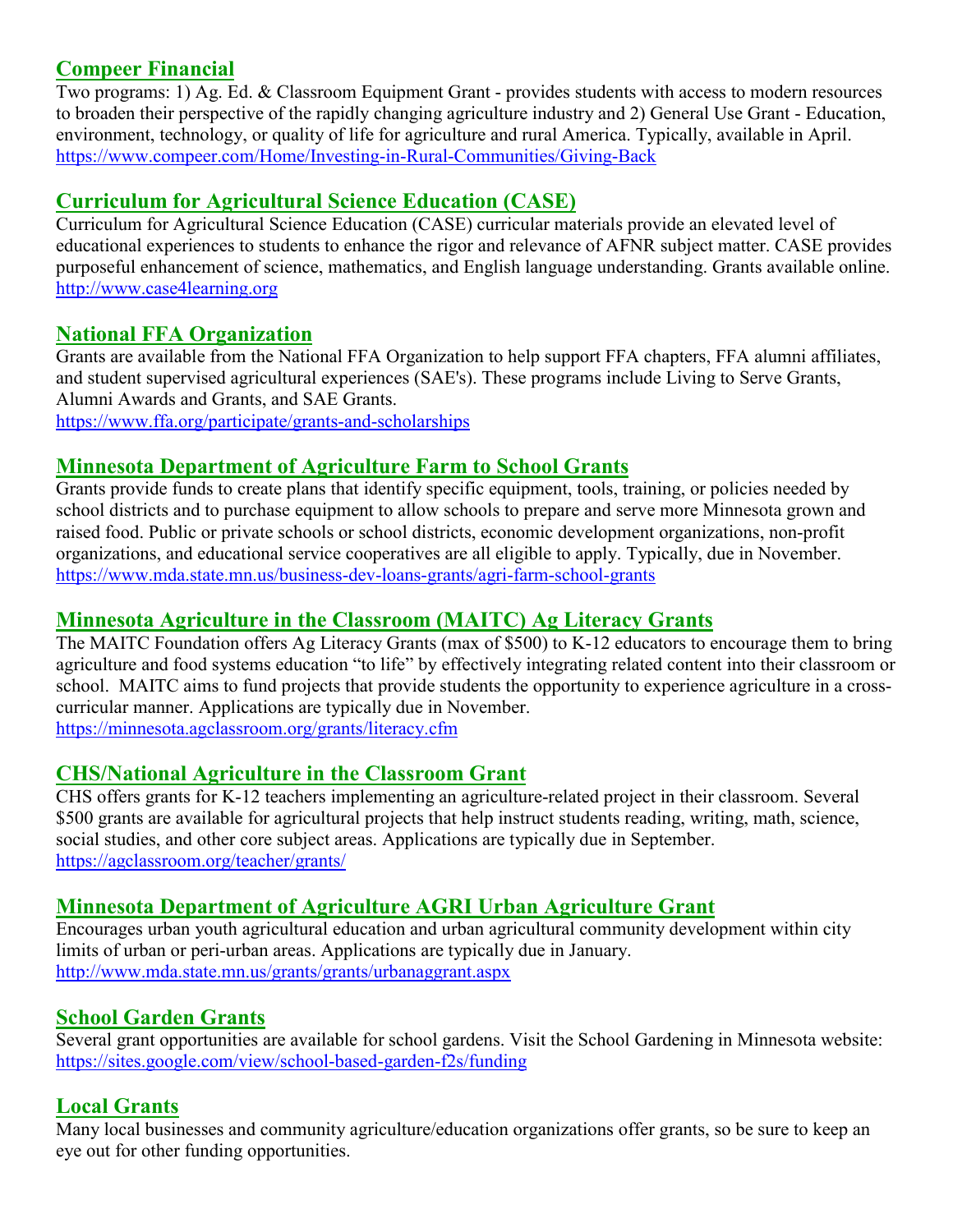# **SBAE Program Quality**

### **National Quality Program Standards (NQPS)**

The Council for Agricultural Education established seven criteria for quality SBAE programs.

The NQPS for Secondary (Grades 9-12) School-Based Agricultural Education (SBAE) is a tool designed for local agriculture, food, and natural resource education programs to analyze their program and develop clear goals and objectives for program growth. The local teacher(s) use this tool in cooperation with administrators, community partners, advisory committees, FFA support groups, and state leadership. These standards reflect all components of a quality SBAE program including:

- Rigorous Classroom and Laboratory instruction
- Relevant Work-Based Learning (i.e., experiential, project, and work-based learning through SAE)
- Relationship-skill development through a Career and Technical Student Organization (i.e., leadership and personal development through FFA)

Just as agriculture varies throughout our nation, so will our SBAE programs. Adoption and use of these standards is voluntary; states and local entities are encouraged to adapt the standards to meet local needs. States should use these standards in conjunction with state and local advisory committees to determine the most relevant and appropriate quality standards for their programs. <https://thecouncil.ffa.org/program-standards-tool/>

## **MN Department of Education, CTE Program Approval for SBAE/AFNR**

Per state statute, Minnesota Department of Education evaluates agriculture programs for minimum criteria during CTE Program Approval every five years, and then provides recommendations for Program Quality/Improvement using NQPS the next four years. MDE recommends each agriculture program have:

- **Student leadership integral to the curriculum** through a chartered CTSO with the Minnesota FFA Association. Students should receive career development and activities in "growing leaders" (student development), "building communities" (service), and "strengthening agriculture" (food literacy).
- The teacher should be **CTE-agriculture licensed** (010100) and work-based learning licensed (160000).
- Courses should align to AFNR pathways and include:
	- o **AFNR national standards** (or locally designed standards)
	- o **Certifications**, technical skill attainments, dual credit/college preparation, or CASE credit
	- o **Safety** policies for laboratory or shop classes
	- o Leadership/**FFA** opportunities assessable for all; ideally graded and without dues (Affiliation)
	- o Work-based learning/**SAE** integrated into all courses, ideally for a grade (AET; SAE for All)
- Use of a **local agriculture advisory committee** (7-11 members; at least 50% AFNR business and industry membership; should include some student and community leadership)